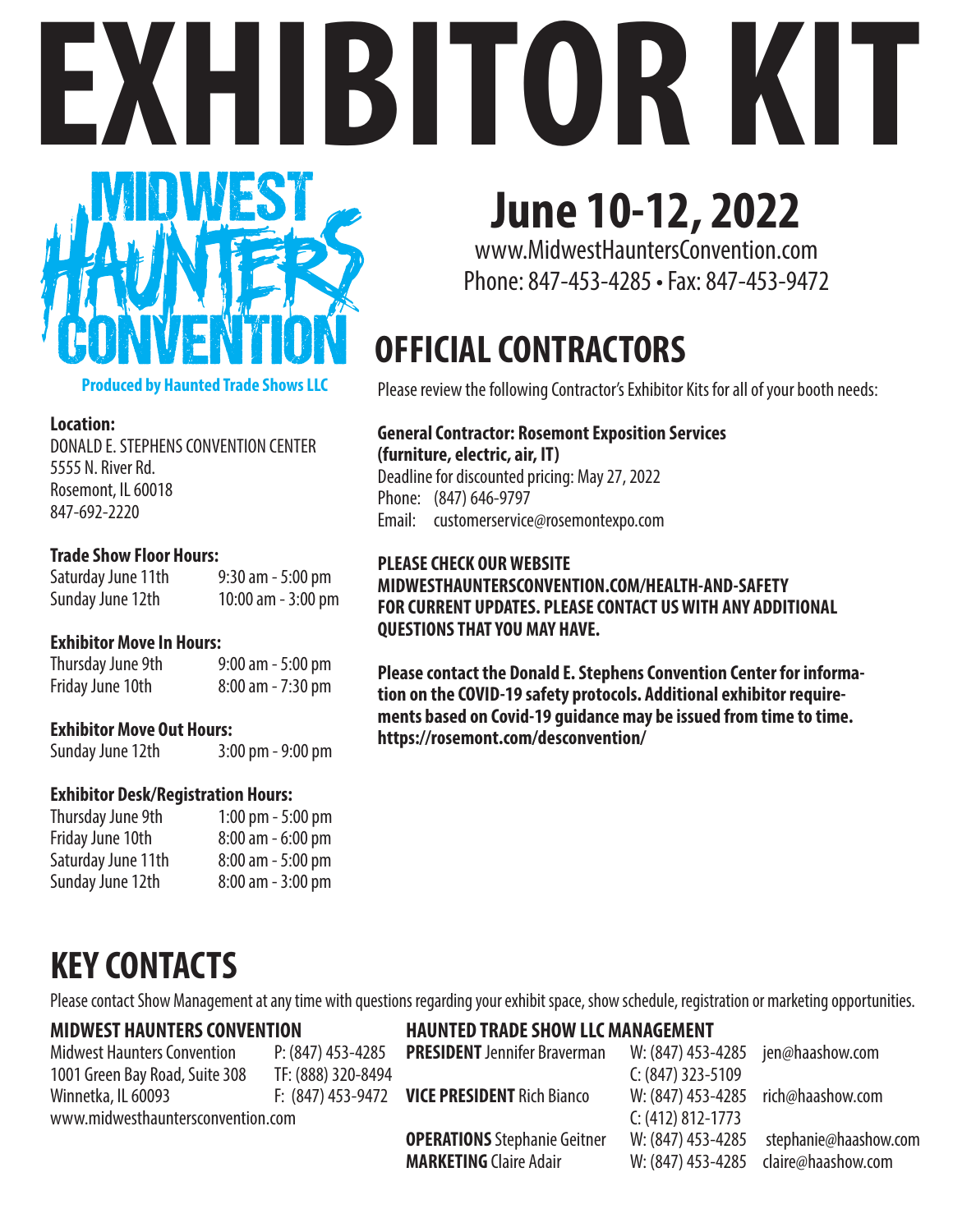To help ensure the safety and security of all persons in the exhibit hall, Midwest Haunters Convention, the general contractor and the exhibit hall put the following Exhibit Rules & Regulations together. If at any time you have a question or concern regarding the Exhibit Rules & Regulations, please contact Midwest Haunters Convention at (847) 453-4285.

#### **AGREEMENT TO RULES & REGULATIONS**

By participating in **Midwest Haunters Convention,** exhibitors are responsible for compliance with all exhibit hall, general contractor and Midwest Haunters Convention rules & regulations. Please familiarize yourself with all rules and regulations. The general regulations governing Midwest Haunters Convention are printed on the back of your exhibit space contract.

#### **CODE OF CONDUCT**

We expect all Exhibitors in the Midwest Haunters Convention (MHC) to engage in respectful, considerate behavior towards each other and refrain from engaging in behavior or speech that is demeaning, discriminatory or harassing in any manner.

The Midwest Haunters Convention's Code of Conduct defines unacceptable behavior as behavior that includes (but is not limited to) the following:

- Creating a disturbance that is dangerous or interferes with the ability to transact business on the show floor, or creates apprehension in another person.
- Engaging in any aggressive or unwanted physical contact with other vendors, attendees and/or general staff.
- Making defamatory, harassing or demeaning remarks.
- Using profanity, sexually explicit/suggestive or offensive language, racial, religious or ethnic slurs.

Unacceptable behavior will not be tolerated in the facility, on the show floor or at any MHC events. Participants determined to be in violation of these policies in the sole discretion of management will be asked to immediately discontinue their inappropriate behavior. If the behavior continues, management reserves the right to take immediate action to bar the attendee or the exhibitor from further participation in the MHC without the right of refund for unused days of attendance, seminar or event tickets, or any booth fees or any costs associated with the trade show.

#### **AISLES**

**All aisle space belongs to Show Management.** No exhibit display, product or equipment will be allowed to extend beyond the space assigned to the exhibitor. This also prohibits extending items in the air over aisles (i.e., banners, display trusses, vehicle arms, scaffolding, etc.). If you are interested in purchasing sponsorship above your booth or across the aisle, please contact Jen Braverman at jen@haashow.com.

#### **EXHIBITOR INFORMATION PACKET**

All exhibitors must pick up and sign for their Exhibitor Information Packet at the Registration Desk before booth setup.

#### **BADGES AND WRISTBANDS**

Every person on the exhibit floor must wear an Exhibitor Badge & Exhibitor Wristband at all times. Please see additional information on this topic on page 5 of this kit.

#### **CERTIFICATE OF INSURANCE**

#### All exhibitors at Midwest Haunters Convention are required to supply a Certificate of Insurance for general liability. Exhibitors will not be allowed onto the show floor until a Certificate of Insurance is presented to the Midwest Haunters Convention.

Midwest Haunters Convention, its employees and contractors are not responsible for any loss to exhibitor by reason of theft, transportation perils, fire, breakage, etc. **Midwest Haunters Convention** requires each exhibitor to carry liability insurance in an amount not less than \$1,000,000 bodily injury and property damage combined. Show management requires exhibitors to file a Certificate of Liability Insurance naming Haunted Trade Shows LLC as additional insured. Please make sure that your COI is valid for move in, trade show and move out dates. Exhibitors displaying or demonstrating rides must also supply a Certificate of Insurance that includes coverage for rides, both static and moving, as well coverage for audience participation, games and events. Exhibitors that will have a vehicle in their booth must also supply a Certificate of Insurance for Vehicle / Comprehensive General Liability. All certificates must be uploaded into the Exhibitor Directory Online Form by May 7, 2022. You will receive a custom URL to access your Directory Form and upload your certificate. Please see Page 6 for a sample Certificate of Insurance.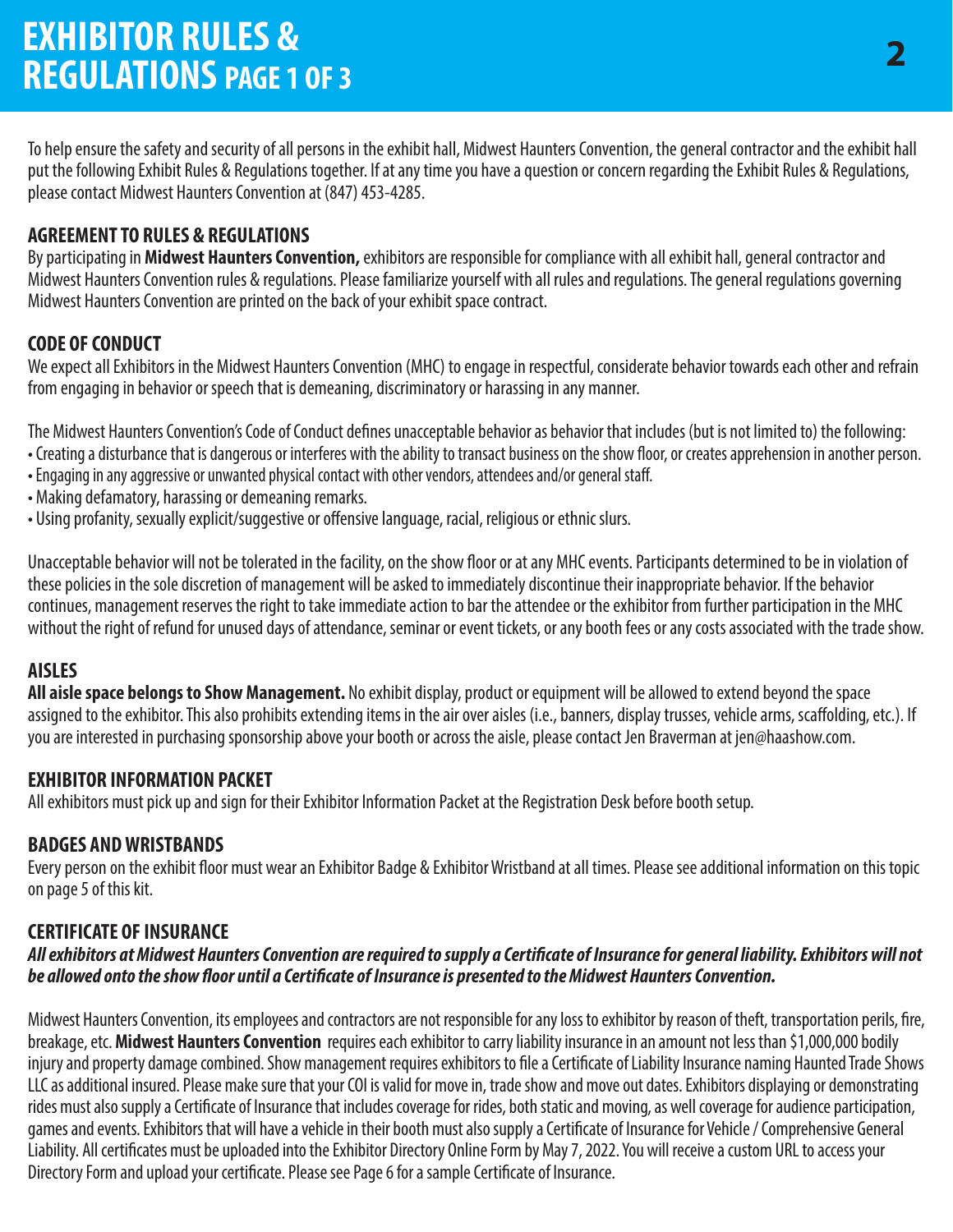### **EXHIBITOR RULES & REGULATIONS PAGE 2 OF 3**

#### **SALE OF MERCHANDISE**

Midwest Haunters Convention will be held in the city of Rosemont, in the county of Cook, in the state of Illinois. The state and county sales tax are currently 10.25%. Exhibitors making sales at the MHC are solely responsible for obtaining any licenses and/or seller's permits required by the city, county or state and for collecting and remitting sales tax. If you plan to make retail sales at show, you are responsible for collecting and remitting Illinois sales tax

#### **DAMAGE TO PROPERTY**

The exhibitor is liable for any damage caused to building floors, walls or columns, to standard booth equipment or to other exhibitors' property. The exhibitor may not apply paint, lacquer, adhesives or other coatings to building, floors or to standard booth equipment. The exhibitor may also not drill, drive nails or screws into or otherwise damage building, floors or booth equipment.

#### **DEMONSTRATIONS AND SPECIAL EVENTS**

All demonstrations, interviews, and special activities must be contained within the limits of an exhibitor's assigned exhibit space. Distribution of printed material outside your assigned exhibit space is prohibited, unless approved by Show Management. Special events must be coordinated with Show Management. Under no circumstances will special events be permitted to conflict with official show hours. No promotional activi**ties or marketing activities may be conducted in the parking lot or in surrounding areas outside the exhibit hall during the show.**

#### **DISABILITY PROVISIONS**

Exhibitors shall have sole responsibility for ensuring that their exhibit is in full compliance with the Americans with Disabilities Act and any other regulations implemented by that Act.

#### **DISMANTLING OF BOOTH**

Exhibitors' display and product may not be dismantled and packed in preparation for removal prior to the official closing of the show. Move-out and dismantling of display material and equipment cannot begin until the show floor has been cleared of attendees. Opening of freight doors will not proceed until the official closing of the show.

#### **EARLY BOOTH BREAKDOWN PENALTY**

Exhibitors may not start to break down their booths until 3:00 pm on Sunday, June 12th. Exhibitors caught breaking down their booth before that time will be charged a \$500 penalty, which must be paid before being allowed to book a booth for 2023.

#### **ATMOSPHERIC PRODUCT RULES**

Please make sure that you have reviewed all of the rules & regulations on the form included in this kit on Page 9. Only fast-dissipating fog may be demonstrated in an exhibitor's booth at the show. Please also make sure to fill out and submit the form on page 7 if you will be using atmospheric products.

#### **FIRE REGULATIONS**

All display materials must be fire resistant or treated with flame retardant solution to meet requirements of the standard flame test as provided in the local municipal code for fire protection. No obstruction, such as chairs, tables, displays, easels or stanchions, will be allowed to protrude into the aisles. Access to all four sides of the hall columns must be maintained. Each exhibitor is charged with the knowledge of all laws, ordinances and regulations pertaining to health, fire prevention and public safety while participating in the show. Compliance is mandatory and the sole responsibility of each exhibitor. **Storage behind booth space is a fire hazard and will not be permitted.** 

#### **FIRE HOSE CABINETS, PULL STATIONS, AISLES, EXITS, LOADING DOCKS, DOORS & RAMPS**

Each of these must be visible and accessible at all times, including inside exhibit space. Chairs, tables, product and display equipment must be kept clear of aisles, corridors, stairways and other exits.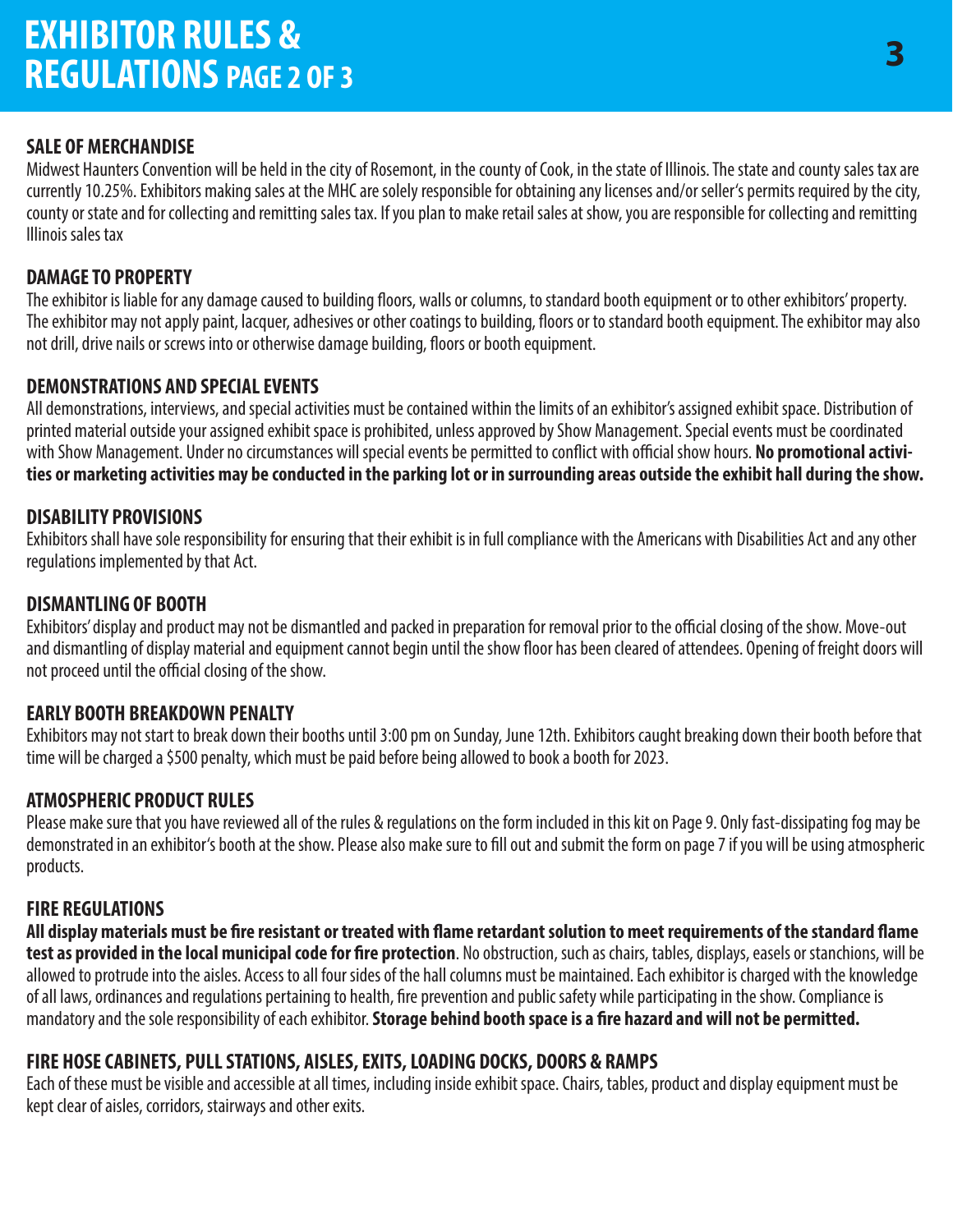#### **MUSIC**

All exhibitors agree to obtain necessary licenses to play or perform live or recorded music and agree to defend, indemnify and hold harmless Show Management from any damages or expenses incurred by Show Management due to exhibitors use or authorization of use of such music.

#### **SOUND LEVEL**

Exhibitors must keep sound levels in their booth space to a reasonable level during the show. Midwest Haunters Convention reserves the right to determine when excessive sound, music or other display activities interfere with other exhibitors' ability to conduct business. A reasonable level of below 80db will be enforced. Decibel levels will be monitored on the show floor during all show days.

#### **SAFETY DEVICES**

All exhibitors agree to accept full responsibility for compliance with national, state and city regulations in the provision and maintenance of adequate safety devices on all exhibited equipment. Exhibitors also agree to comply with all exhibit hall Fire & Safety regulations. If planning a demonstration of equipment, please notify show management by May 7, 2022.

#### **BALLOONS & AIRBORNE ITEMS**

Helium-filled (floating) balloons and other floating airborne items are not permitted on the trade show floor.

#### **SHOW REGULATIONS**

Exhibitors shall abide by and observe all laws, rules and regulations of the the United States, State of Illinois, City of Rosemont, Illinois Expo Inc., Illinois Center District and Midwest Haunters Convention. Exhibitors shall observe and abide by additional regulations as published in this Exhibitor Service Kit.

#### **SPECIAL SERVICES**

Please contact Midwest Haunters Convention if you or a member of your staff has a disability that requires special services. Please submit your request in writing to Stephanie Geitner at stephanie@haashow.com or call (847) 453-4285 / fax (847) 453-9472. Wheelchairs & scooters can be rented from ScootAround.com or by calling 888-441-7575.

#### **MATERIAL HANDLING INFORMATION: OPTIONS FOR MOVING FREIGHT IN/OUT**

**Self delivery** – You are welcome, and encouraged, to bring in your merchandise and displays. The convention center is a union facility however your booth package includes drayage. You may drive a POV to the center (car, SUV, minivan, box truck, etc.) and have help unloading and brining the merchandise to your booth or tabletop. You are also welcome to ship your merchandise directly to the Donald E. Stephens Convention Center at no additional fee. RES has 2 loading docks and 2 overhead doors to bring in product. RES will have some wheel carts available for use, on a  $\neg$ first-come,  $\neg$ first-served basis only; however, you are welcome to bring your own.

**Shipping to the convention center** – You are also welcome to ship your merchandise directly to the Donald E. Stephens Convention Center at no additional fee. If you need to ship your product to the convention center you must schedule it to arrive on Thursday or Friday, our setup days. Shipments CAN NOT arrive any earlier than this as we do not have access to the hall and it will not be accepted. Shipments to the convention center WILL NOT BE CHARGED DRAYAGE by our decorator, RES.

**Please note** that the man doors and overhead doors will be available for move in from 8am to 7:30pm. However, at 4pm there will be no included labor to assist during self-move in. Furthermore, the dock doors will close at 4pm and there will be no access to the show floor from the docks.

**Please read** The RES Exhibitor Kit and important pages such as the Show Information Page, Material Handling and Shipping Instructions. Please be aware of overtime rates on move-in days (Thursday & Friday) that will apply after 4pm (if you need to order any labor or services from RES).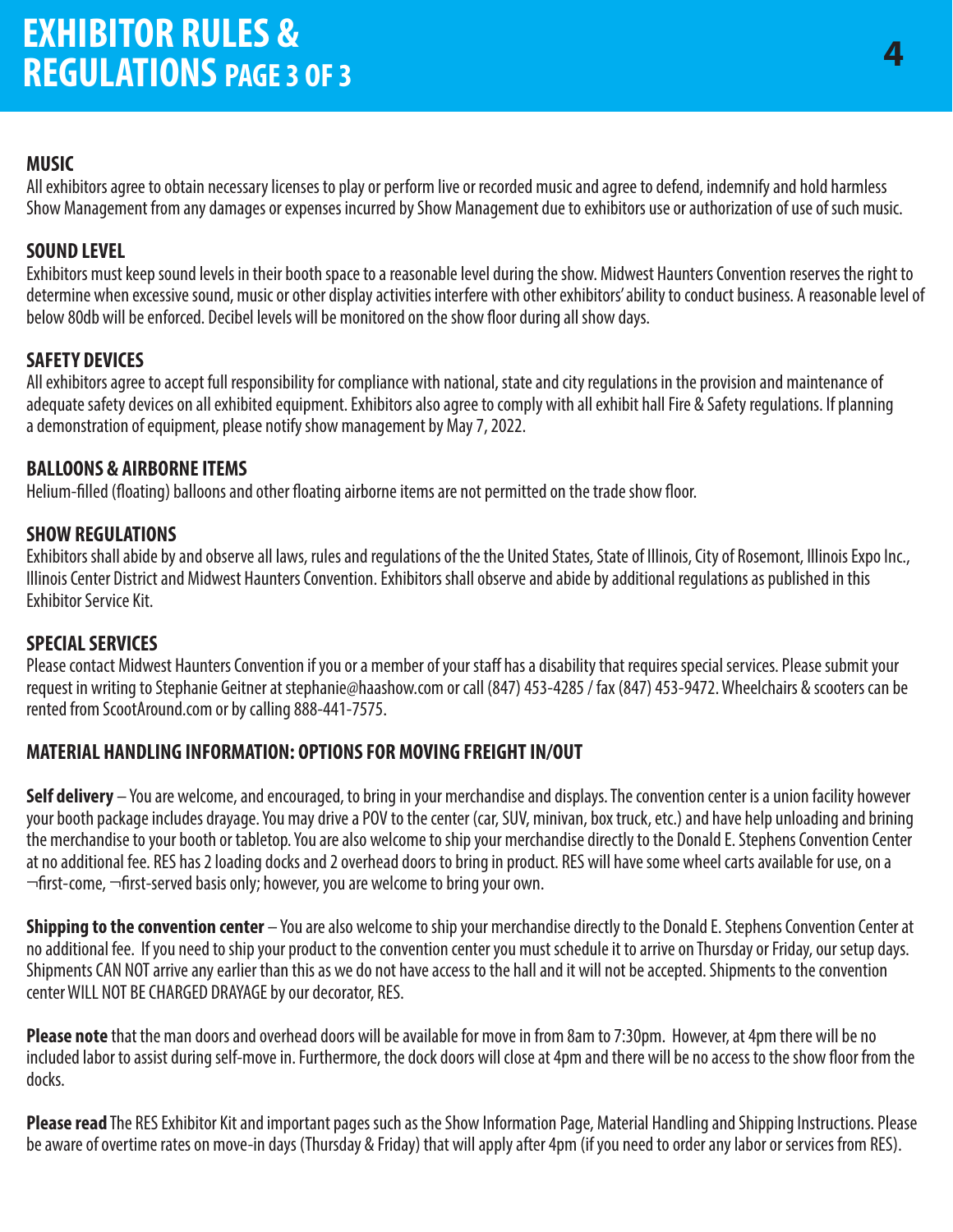#### **The online directory forms must be completed by May 7, 2022**

Each exhibitor will receive a unique URL via email that will direct you to the Online Directory form. Please fill out your company information, staff badge names and upload your Certificate of Insurance form to the Exhibitor Directory online form. This information will be used for the official MHC Show Directory and to issue staff badges for your company. As a reminder, badges must be picked up on-site at the Exhibitor Registration counter; they will not be mailed to you. Each exhibitor must present their photo ID to pick up their badge. Each employee working a booth must pick up their own badge and show a photo ID as well. Online Directory forms must be completed by May 21, 2022 and you will receive a reminder email periodically until you complete the Directory and check the box labeled "I confirm that my Directory information is now complete." Once you have completed all sections in the Online Directory form you will receive an email letting you know that this form has been completed and submitted.

#### **BADGES AND WRISTBANDS**

Badges and wristbands will be required to access the show floor at all times. Temporary staff badges will be available inside the dock doors; you may wear these temporary badges until you come up to the registration counter to pick up your permanent badges. Every person on the exhibit floor must wear an Exhibitor Badge & Exhibitor Wristband at all times. A photo ID will also be required each time you enter the show floor. Security will be checking each and every person at the dock and lobby doors. There will be no exceptions to this policy.

- 4 Exhibitor Badges will be issued per FIRST 10' x 10' booth reserved
- 1 Exhibitor Badge will be issued per each additional 10' x 10' booth reserved
- Additional Exhibitor Badges can be purchased for \$45 in advance or \$50 on site

The online directory form must be completed by May 7, 2022. Please be sure to pick up a temporary Exhibitor Badge near the dock when you arrive. You may pick up your Exhibitor Badges on site at the Exhibitor Registration Counter starting Friday, June 10th at 8:00 am. **A photo ID must be presented for each badge picked up.**

**Please Note:** There is a \$50 replacement fee per badge or wristband.

**Please Note:** If your company fails to fill out the online directory form your company information will be uploaded from our database for the MHC show directory only. Haunted Trade Shows LLC and the Midwest Haunters Convention will not be responsible for errors or omissions in the Show Directory.

Certificate of Insurance information can be found on Page 2 & 6 of this Exhibitor Kit. All exhibitors at any Haunted Trade Shows LLC event are now required to supply a Certificate of Insurance for general liability. Exhibitors will not be allowed onto the show floor until a COI has been presented to Haunted Trade Shows LLC.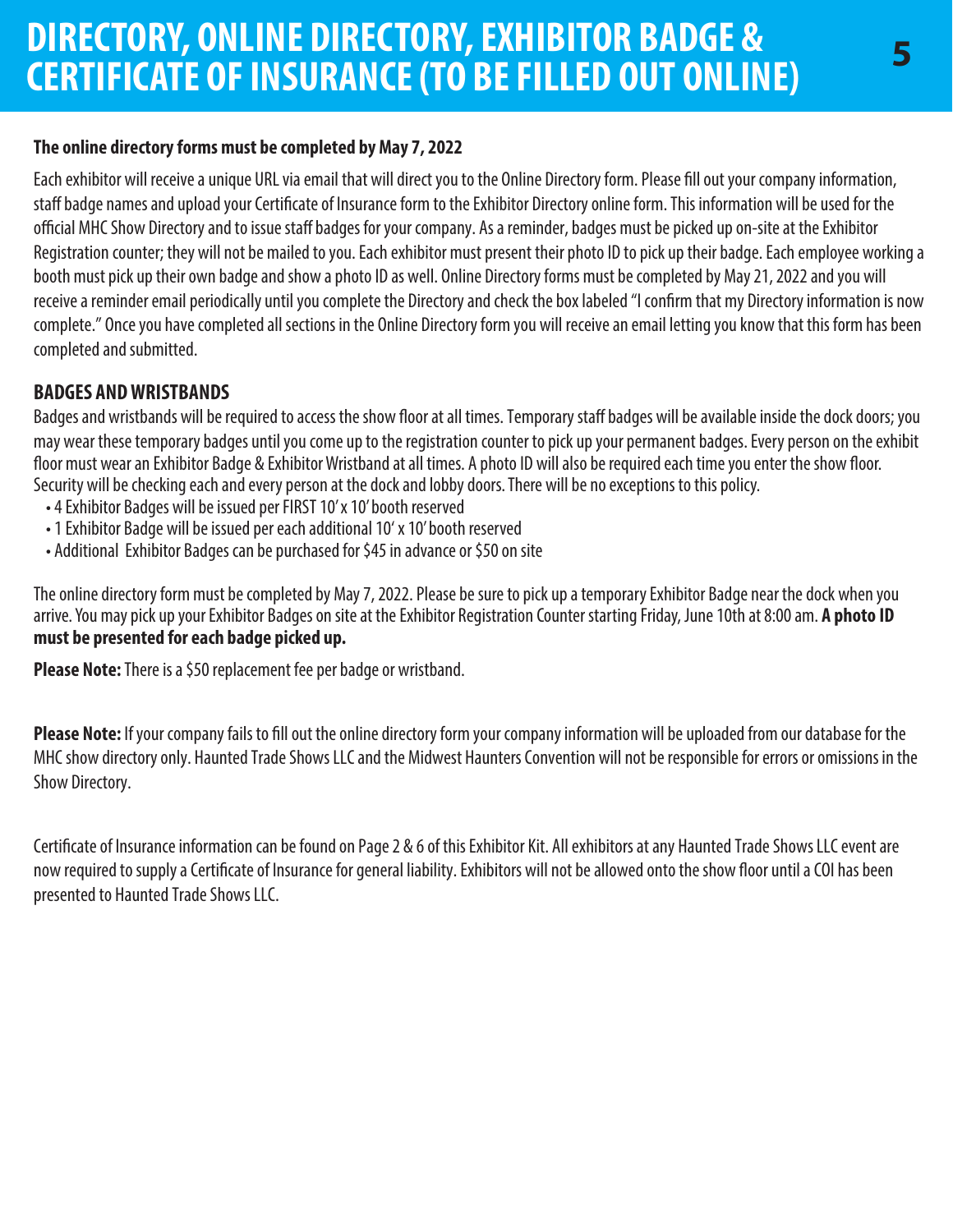|                    | <i><b>ACORD</b></i>                                                                                                                                                                                                                                                                                                                                                                                              |     |                       | <b>CERTIFICATE OF LIABILITY INSURANCE</b> |                                        |                                                                                 |                                                    | DONAINS-01                                                                                                                                                           |          | <b>LADAMCZAK</b><br>DATE (MM/DD/YYYY)<br>3/2/2022 |
|--------------------|------------------------------------------------------------------------------------------------------------------------------------------------------------------------------------------------------------------------------------------------------------------------------------------------------------------------------------------------------------------------------------------------------------------|-----|-----------------------|-------------------------------------------|----------------------------------------|---------------------------------------------------------------------------------|----------------------------------------------------|----------------------------------------------------------------------------------------------------------------------------------------------------------------------|----------|---------------------------------------------------|
|                    | THIS CERTIFICATE IS ISSUED AS A MATTER OF INFORMATION ONLY AND CONFERS NO RIGHTS UPON THE CERTIFICATE HOLDER. THIS<br>CERTIFICATE DOES NOT AFFIRMATIVELY OR NEGATIVELY AMEND, EXTEND OR ALTER THE COVERAGE AFFORDED BY THE POLICIES<br>BELOW. THIS CERTIFICATE OF INSURANCE DOES NOT CONSTITUTE A CONTRACT BETWEEN THE ISSUING INSURER(S), AUTHORIZED<br>REPRESENTATIVE OR PRODUCER, AND THE CERTIFICATE HOLDER. |     |                       |                                           |                                        |                                                                                 |                                                    |                                                                                                                                                                      |          |                                                   |
|                    | IMPORTANT: If the certificate holder is an ADDITIONAL INSURED, the policy(ies) must have ADDITIONAL INSURED provisions or be endorsed.<br>If SUBROGATION IS WAIVED, subject to the terms and conditions of the policy, certain policies may require an endorsement. A statement on<br>this certificate does not confer rights to the certificate holder in lieu of such endorsement(s).                          |     |                       |                                           |                                        |                                                                                 |                                                    |                                                                                                                                                                      |          |                                                   |
|                    | <b>PRODUCER</b>                                                                                                                                                                                                                                                                                                                                                                                                  |     |                       |                                           | CONTACT<br>NAME:                       |                                                                                 |                                                    |                                                                                                                                                                      |          |                                                   |
|                    | Donat Insurance Services, LLC.<br><b>PO Box 287</b><br>Forest City, IA 50436                                                                                                                                                                                                                                                                                                                                     |     |                       |                                           |                                        | PHONE (A/C, No, Ext): (641) 585-0510<br>E-MAIL appress: info@donatinsurance.com |                                                    | FAX<br>(A/C, No):                                                                                                                                                    |          |                                                   |
|                    |                                                                                                                                                                                                                                                                                                                                                                                                                  |     |                       |                                           |                                        |                                                                                 |                                                    | INSURER(S) AFFORDING COVERAGE                                                                                                                                        |          | NAIC#                                             |
|                    |                                                                                                                                                                                                                                                                                                                                                                                                                  |     |                       |                                           |                                        | <b>INSURER A: Mesa Underwriters</b>                                             |                                                    |                                                                                                                                                                      |          | 36838                                             |
|                    | <b>INSURED</b>                                                                                                                                                                                                                                                                                                                                                                                                   |     |                       |                                           | <b>INSURER B:</b><br><b>INSURER C:</b> |                                                                                 |                                                    |                                                                                                                                                                      |          |                                                   |
|                    | <b>Insured's Name and</b><br><b>Insureds Address</b>                                                                                                                                                                                                                                                                                                                                                             |     |                       |                                           | <b>INSURER D:</b>                      |                                                                                 |                                                    |                                                                                                                                                                      |          |                                                   |
|                    |                                                                                                                                                                                                                                                                                                                                                                                                                  |     |                       |                                           | <b>INSURER E:</b>                      |                                                                                 |                                                    |                                                                                                                                                                      |          |                                                   |
|                    |                                                                                                                                                                                                                                                                                                                                                                                                                  |     |                       |                                           | <b>INSURER F:</b>                      |                                                                                 |                                                    |                                                                                                                                                                      |          |                                                   |
|                    | <b>COVERAGES</b><br>THIS IS TO CERTIFY THAT THE POLICIES OF INSURANCE LISTED BELOW HAVE BEEN ISSUED TO THE INSURED NAMED ABOVE FOR THE POLICY PERIOD                                                                                                                                                                                                                                                             |     |                       | <b>CERTIFICATE NUMBER:</b>                |                                        |                                                                                 |                                                    | <b>REVISION NUMBER:</b>                                                                                                                                              |          |                                                   |
|                    | INDICATED. NOTWITHSTANDING ANY REQUIREMENT, TERM OR CONDITION OF ANY CONTRACT OR OTHER DOCUMENT WITH RESPECT TO WHICH THIS<br>CERTIFICATE MAY BE ISSUED OR MAY PERTAIN, THE INSURANCE AFFORDED BY THE POLICIES DESCRIBED HEREIN IS SUBJECT TO ALL THE TERMS,<br>EXCLUSIONS AND CONDITIONS OF SUCH POLICIES. LIMITS SHOWN MAY HAVE BEEN REDUCED BY PAID CLAIMS.                                                   |     |                       |                                           |                                        |                                                                                 |                                                    |                                                                                                                                                                      |          |                                                   |
| <b>INSR</b><br>LTR | <b>TYPE OF INSURANCE</b>                                                                                                                                                                                                                                                                                                                                                                                         |     | ADDL SUBR<br>INSD WVD | <b>POLICY NUMBER</b>                      |                                        |                                                                                 | POLICY EFF POLICY EXP<br>(MM/DD/YYYY) (MM/DD/YYYY) | <b>LIMITS</b>                                                                                                                                                        |          |                                                   |
| A                  | X.<br><b>COMMERCIAL GENERAL LIABILITY</b><br>X<br>CLAIMS-MADE<br><b>OCCUR</b>                                                                                                                                                                                                                                                                                                                                    |     |                       | <b>SAMPLE COI'S MHC 2022</b>              |                                        | 6/10/2022                                                                       | 6/12/2022                                          | EACH OCCURRENCE<br>DAMAGE TO RENTED<br>PREMISES (Ea occurrence)                                                                                                      |          | 1,000,000<br>100,000                              |
|                    |                                                                                                                                                                                                                                                                                                                                                                                                                  | x   |                       |                                           |                                        |                                                                                 |                                                    | MED EXP (Any one person)                                                                                                                                             | \$<br>\$ | 5,000                                             |
|                    |                                                                                                                                                                                                                                                                                                                                                                                                                  |     |                       |                                           |                                        |                                                                                 |                                                    | PERSONAL & ADV INJURY                                                                                                                                                | \$       | 1,000,000                                         |
|                    | GEN'L AGGREGATE LIMIT APPLIES PER:                                                                                                                                                                                                                                                                                                                                                                               |     |                       |                                           |                                        |                                                                                 |                                                    | <b>GENERAL AGGREGATE</b>                                                                                                                                             | \$       | 2,000,000                                         |
|                    | PRO-<br>JECT<br>χ<br>POLICY<br>LOC                                                                                                                                                                                                                                                                                                                                                                               |     |                       |                                           |                                        |                                                                                 |                                                    | PRODUCTS - COMP/OP AGG                                                                                                                                               | \$       | 2,000,000                                         |
|                    | OTHER:                                                                                                                                                                                                                                                                                                                                                                                                           |     |                       |                                           |                                        |                                                                                 |                                                    | <b>COMBINED SINGLE LIMIT</b>                                                                                                                                         | \$       |                                                   |
|                    | <b>AUTOMOBILE LIABILITY</b><br>ANY AUTO                                                                                                                                                                                                                                                                                                                                                                          |     |                       |                                           |                                        |                                                                                 |                                                    | (Ea accident)<br>BODILY INJURY (Per person)                                                                                                                          | \$<br>\$ |                                                   |
|                    | OWNED<br>AUTOS ONLY<br>SCHEDULED<br>AUTOS                                                                                                                                                                                                                                                                                                                                                                        |     |                       |                                           |                                        |                                                                                 |                                                    | BODILY INJURY (Per accident)                                                                                                                                         | \$       |                                                   |
|                    | HIRED<br>AUTOS ONLY<br>NON-OWNED<br>AUTOS ONLY                                                                                                                                                                                                                                                                                                                                                                   |     |                       |                                           |                                        |                                                                                 |                                                    | PROPERTY DAMAGE<br>(Per accident)                                                                                                                                    | \$       |                                                   |
|                    |                                                                                                                                                                                                                                                                                                                                                                                                                  |     |                       |                                           |                                        |                                                                                 |                                                    |                                                                                                                                                                      | \$       |                                                   |
|                    | <b>UMBRELLA LIAB</b><br><b>OCCUR</b><br><b>EXCESS LIAB</b><br><b>CLAIMS-MADE</b>                                                                                                                                                                                                                                                                                                                                 |     |                       |                                           |                                        |                                                                                 |                                                    | <b>EACH OCCURRENCE</b>                                                                                                                                               | \$       |                                                   |
|                    | DED<br><b>RETENTION \$</b>                                                                                                                                                                                                                                                                                                                                                                                       |     |                       |                                           |                                        |                                                                                 |                                                    | AGGREGATE                                                                                                                                                            | \$<br>\$ |                                                   |
|                    | <b>WORKERS COMPENSATION</b><br>AND EMPLOYERS' LIABILITY                                                                                                                                                                                                                                                                                                                                                          |     |                       |                                           |                                        |                                                                                 |                                                    | $\frac{QTH}{ER}$<br>PER<br>STATUTE                                                                                                                                   |          |                                                   |
|                    | Y/N<br>ANY PROPRIETOR/PARTNER/EXECUTIVE                                                                                                                                                                                                                                                                                                                                                                          | N/A |                       |                                           |                                        |                                                                                 |                                                    | E.L. EACH ACCIDENT                                                                                                                                                   | \$       |                                                   |
|                    | OFFICER/MEMBER EXCLUDED?<br>(Mandatory in NH)<br>If yes, describe under<br>DESCRIPTION OF OPERATIONS below                                                                                                                                                                                                                                                                                                       |     |                       |                                           |                                        |                                                                                 |                                                    | E.L. DISEASE - EA EMPLOYEE                                                                                                                                           | ¢        |                                                   |
|                    |                                                                                                                                                                                                                                                                                                                                                                                                                  |     |                       |                                           |                                        |                                                                                 |                                                    | E.L. DISEASE - POLICY LIMIT   \$                                                                                                                                     |          |                                                   |
|                    |                                                                                                                                                                                                                                                                                                                                                                                                                  |     |                       |                                           |                                        |                                                                                 |                                                    |                                                                                                                                                                      |          |                                                   |
|                    |                                                                                                                                                                                                                                                                                                                                                                                                                  |     |                       |                                           |                                        |                                                                                 |                                                    |                                                                                                                                                                      |          |                                                   |
|                    | DESCRIPTION OF OPERATIONS / LOCATIONS / VEHICLES (ACORD 101, Additional Remarks Schedule, may be attached if more space is required)<br>Tradeshow booth at Haunted Trade Shows LLC's -<br>Midwest Haunters Convention June 11-12, 2022 - Donald E. Stephens Convention Center, Rosemont, Illinois, 60018.<br>Haunted Trade Shows, LLC is included as Additional Insured with respect to General Liability.       |     |                       |                                           |                                        |                                                                                 |                                                    |                                                                                                                                                                      |          |                                                   |
|                    |                                                                                                                                                                                                                                                                                                                                                                                                                  |     |                       |                                           |                                        |                                                                                 |                                                    |                                                                                                                                                                      |          |                                                   |
|                    |                                                                                                                                                                                                                                                                                                                                                                                                                  |     |                       |                                           |                                        |                                                                                 |                                                    |                                                                                                                                                                      |          |                                                   |
|                    | <b>CERTIFICATE HOLDER</b>                                                                                                                                                                                                                                                                                                                                                                                        |     |                       |                                           |                                        | <b>CANCELLATION</b>                                                             |                                                    |                                                                                                                                                                      |          |                                                   |
|                    | <b>Haunted Trade Shows, LLC</b><br>1001 Green Bay Road #308                                                                                                                                                                                                                                                                                                                                                      |     |                       |                                           |                                        |                                                                                 |                                                    | SHOULD ANY OF THE ABOVE DESCRIBED POLICIES BE CANCELLED BEFORE<br>THE EXPIRATION DATE THEREOF, NOTICE WILL BE DELIVERED IN<br>ACCORDANCE WITH THE POLICY PROVISIONS. |          |                                                   |
| Winnetka, IL 60093 |                                                                                                                                                                                                                                                                                                                                                                                                                  |     |                       |                                           | <b>AUTHORIZED REPRESENTATIVE</b>       |                                                                                 |                                                    |                                                                                                                                                                      |          |                                                   |
|                    |                                                                                                                                                                                                                                                                                                                                                                                                                  |     |                       |                                           |                                        | Freye adamszak                                                                  |                                                    |                                                                                                                                                                      |          |                                                   |
|                    | ACORD 25 (2016/03)                                                                                                                                                                                                                                                                                                                                                                                               |     |                       |                                           |                                        |                                                                                 |                                                    | © 1988-2015 ACORD CORPORATION. All rights reserved.                                                                                                                  |          |                                                   |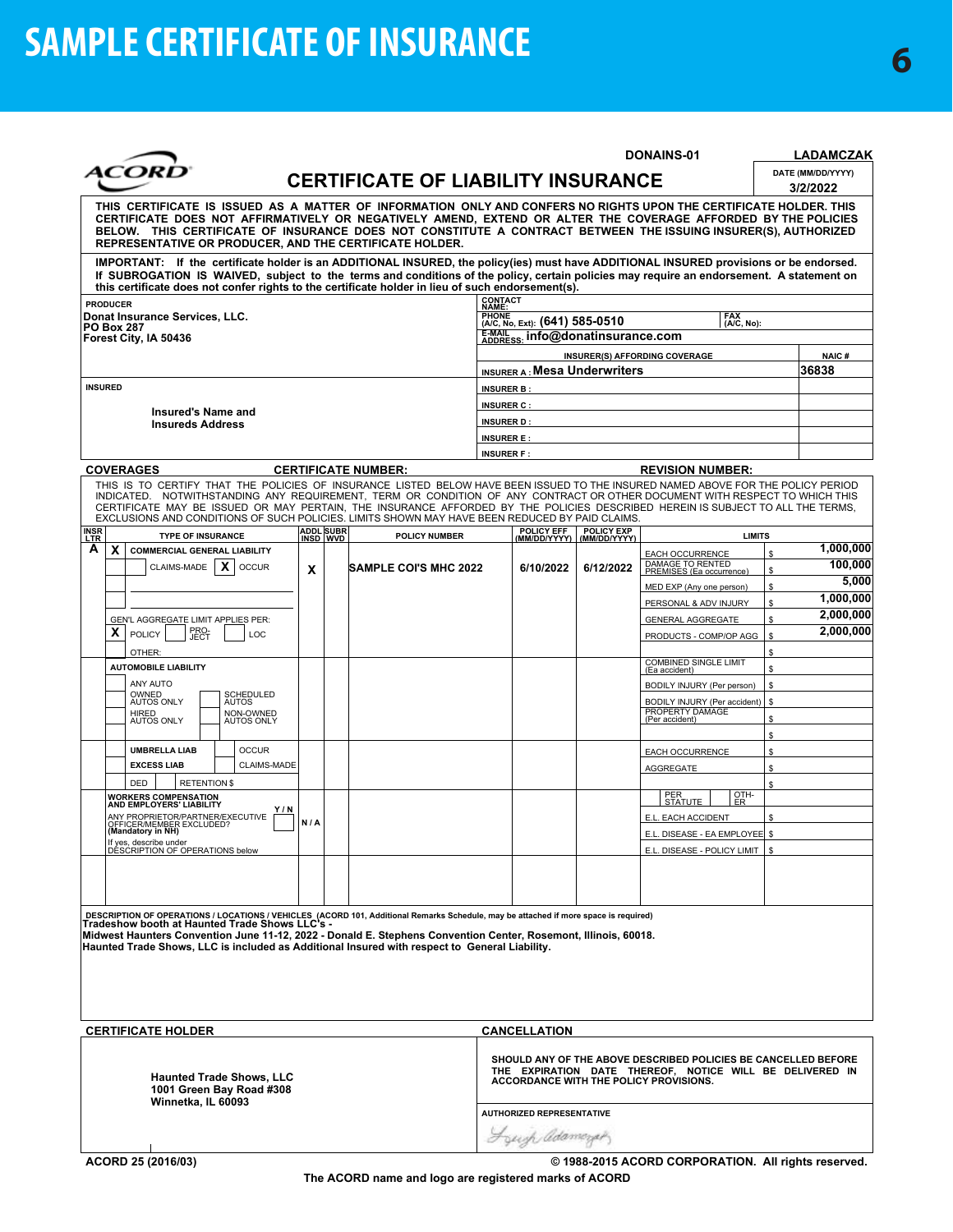## **DIRECTORY, ONLINE DIRECTORY, EXHIBITOR BADGE & CERTIFICATE OF INSURANCE (TO BE FILLED OUT ONLINE)**

#### **Below is a sample screenshot of the form you'll see at your custom URL:**

| <b>Online Directory Form</b><br>Make any adjustments<br>Midwest Haunters Convention, June 2022<br>to your company<br>information in this<br>section<br>MUST BE COMPLETED BY May 7, 2022<br>* Directory Information - plasse complete by May 7, 2022<br>Primary Centest<br>Winkelse<br>Directory Email<br>Directory/Signage Name (if different than exhibiting<br>company risine)<br>Directory Address<br>Directory City<br>Enter the names of the<br>personnel that will be<br><b>Binectory State</b><br><b>Birectory Postal Code</b><br>working in your booth<br>in this section<br><b>Directory Country</b><br>Directory Phone<br>Directory Tell Free<br>Directory Fax<br>* Exhibitor Badges - This form is for employees working the Booth anty. Each todividual need<br>all up their own budge at the registration counter during move in, Please note that you will need to show year O to pluk up your badge. Radges will not be malled. Please complete by May 7, 2022<br>For 1 10x10 space you receive 4 badges, every 10x10 space after that you get 1 badge.<br>Additional badges purchased in advance are \$45 and on site are \$50. Please note you must be employed by the company to receive an exhibitor badge. Please<br>ersail Jon@hasshow.com if you need to purchase additional bedges<br><b>Exhibitor Radges #1</b><br>Exhibitor Badges #2<br>Exhibitor Badges #3<br>Exhibitor Badges #4<br>Required forms can be<br>Exhibitor Badges #5<br>Exhibitor Badges #6<br>uploaded by clicking<br>on "Choose File"<br>Exhibitor Badges #7<br>Exhibitor Radges #8<br>Exhibitor Badges #9<br>Exhibitor Hadges #10<br>Choose File No file chosen | Select Directory Midwest Hauntars Convention, June 2022<br>Ar) |  |  |
|------------------------------------------------------------------------------------------------------------------------------------------------------------------------------------------------------------------------------------------------------------------------------------------------------------------------------------------------------------------------------------------------------------------------------------------------------------------------------------------------------------------------------------------------------------------------------------------------------------------------------------------------------------------------------------------------------------------------------------------------------------------------------------------------------------------------------------------------------------------------------------------------------------------------------------------------------------------------------------------------------------------------------------------------------------------------------------------------------------------------------------------------------------------------------------------------------------------------------------------------------------------------------------------------------------------------------------------------------------------------------------------------------------------------------------------------------------------------------------------------------------------------------------------------------------------------------------------------------------------------------------------------------------|----------------------------------------------------------------|--|--|
|                                                                                                                                                                                                                                                                                                                                                                                                                                                                                                                                                                                                                                                                                                                                                                                                                                                                                                                                                                                                                                                                                                                                                                                                                                                                                                                                                                                                                                                                                                                                                                                                                                                            |                                                                |  |  |
|                                                                                                                                                                                                                                                                                                                                                                                                                                                                                                                                                                                                                                                                                                                                                                                                                                                                                                                                                                                                                                                                                                                                                                                                                                                                                                                                                                                                                                                                                                                                                                                                                                                            |                                                                |  |  |
|                                                                                                                                                                                                                                                                                                                                                                                                                                                                                                                                                                                                                                                                                                                                                                                                                                                                                                                                                                                                                                                                                                                                                                                                                                                                                                                                                                                                                                                                                                                                                                                                                                                            |                                                                |  |  |
|                                                                                                                                                                                                                                                                                                                                                                                                                                                                                                                                                                                                                                                                                                                                                                                                                                                                                                                                                                                                                                                                                                                                                                                                                                                                                                                                                                                                                                                                                                                                                                                                                                                            |                                                                |  |  |
|                                                                                                                                                                                                                                                                                                                                                                                                                                                                                                                                                                                                                                                                                                                                                                                                                                                                                                                                                                                                                                                                                                                                                                                                                                                                                                                                                                                                                                                                                                                                                                                                                                                            |                                                                |  |  |
|                                                                                                                                                                                                                                                                                                                                                                                                                                                                                                                                                                                                                                                                                                                                                                                                                                                                                                                                                                                                                                                                                                                                                                                                                                                                                                                                                                                                                                                                                                                                                                                                                                                            |                                                                |  |  |
|                                                                                                                                                                                                                                                                                                                                                                                                                                                                                                                                                                                                                                                                                                                                                                                                                                                                                                                                                                                                                                                                                                                                                                                                                                                                                                                                                                                                                                                                                                                                                                                                                                                            |                                                                |  |  |
|                                                                                                                                                                                                                                                                                                                                                                                                                                                                                                                                                                                                                                                                                                                                                                                                                                                                                                                                                                                                                                                                                                                                                                                                                                                                                                                                                                                                                                                                                                                                                                                                                                                            |                                                                |  |  |
|                                                                                                                                                                                                                                                                                                                                                                                                                                                                                                                                                                                                                                                                                                                                                                                                                                                                                                                                                                                                                                                                                                                                                                                                                                                                                                                                                                                                                                                                                                                                                                                                                                                            |                                                                |  |  |
|                                                                                                                                                                                                                                                                                                                                                                                                                                                                                                                                                                                                                                                                                                                                                                                                                                                                                                                                                                                                                                                                                                                                                                                                                                                                                                                                                                                                                                                                                                                                                                                                                                                            |                                                                |  |  |
|                                                                                                                                                                                                                                                                                                                                                                                                                                                                                                                                                                                                                                                                                                                                                                                                                                                                                                                                                                                                                                                                                                                                                                                                                                                                                                                                                                                                                                                                                                                                                                                                                                                            |                                                                |  |  |
|                                                                                                                                                                                                                                                                                                                                                                                                                                                                                                                                                                                                                                                                                                                                                                                                                                                                                                                                                                                                                                                                                                                                                                                                                                                                                                                                                                                                                                                                                                                                                                                                                                                            |                                                                |  |  |
|                                                                                                                                                                                                                                                                                                                                                                                                                                                                                                                                                                                                                                                                                                                                                                                                                                                                                                                                                                                                                                                                                                                                                                                                                                                                                                                                                                                                                                                                                                                                                                                                                                                            |                                                                |  |  |
|                                                                                                                                                                                                                                                                                                                                                                                                                                                                                                                                                                                                                                                                                                                                                                                                                                                                                                                                                                                                                                                                                                                                                                                                                                                                                                                                                                                                                                                                                                                                                                                                                                                            |                                                                |  |  |
|                                                                                                                                                                                                                                                                                                                                                                                                                                                                                                                                                                                                                                                                                                                                                                                                                                                                                                                                                                                                                                                                                                                                                                                                                                                                                                                                                                                                                                                                                                                                                                                                                                                            |                                                                |  |  |
|                                                                                                                                                                                                                                                                                                                                                                                                                                                                                                                                                                                                                                                                                                                                                                                                                                                                                                                                                                                                                                                                                                                                                                                                                                                                                                                                                                                                                                                                                                                                                                                                                                                            |                                                                |  |  |
|                                                                                                                                                                                                                                                                                                                                                                                                                                                                                                                                                                                                                                                                                                                                                                                                                                                                                                                                                                                                                                                                                                                                                                                                                                                                                                                                                                                                                                                                                                                                                                                                                                                            |                                                                |  |  |
|                                                                                                                                                                                                                                                                                                                                                                                                                                                                                                                                                                                                                                                                                                                                                                                                                                                                                                                                                                                                                                                                                                                                                                                                                                                                                                                                                                                                                                                                                                                                                                                                                                                            |                                                                |  |  |
| Your directory entry is not<br>This section required to complete Directory - due by May 7, 2022<br>complete until you check this box.                                                                                                                                                                                                                                                                                                                                                                                                                                                                                                                                                                                                                                                                                                                                                                                                                                                                                                                                                                                                                                                                                                                                                                                                                                                                                                                                                                                                                                                                                                                      |                                                                |  |  |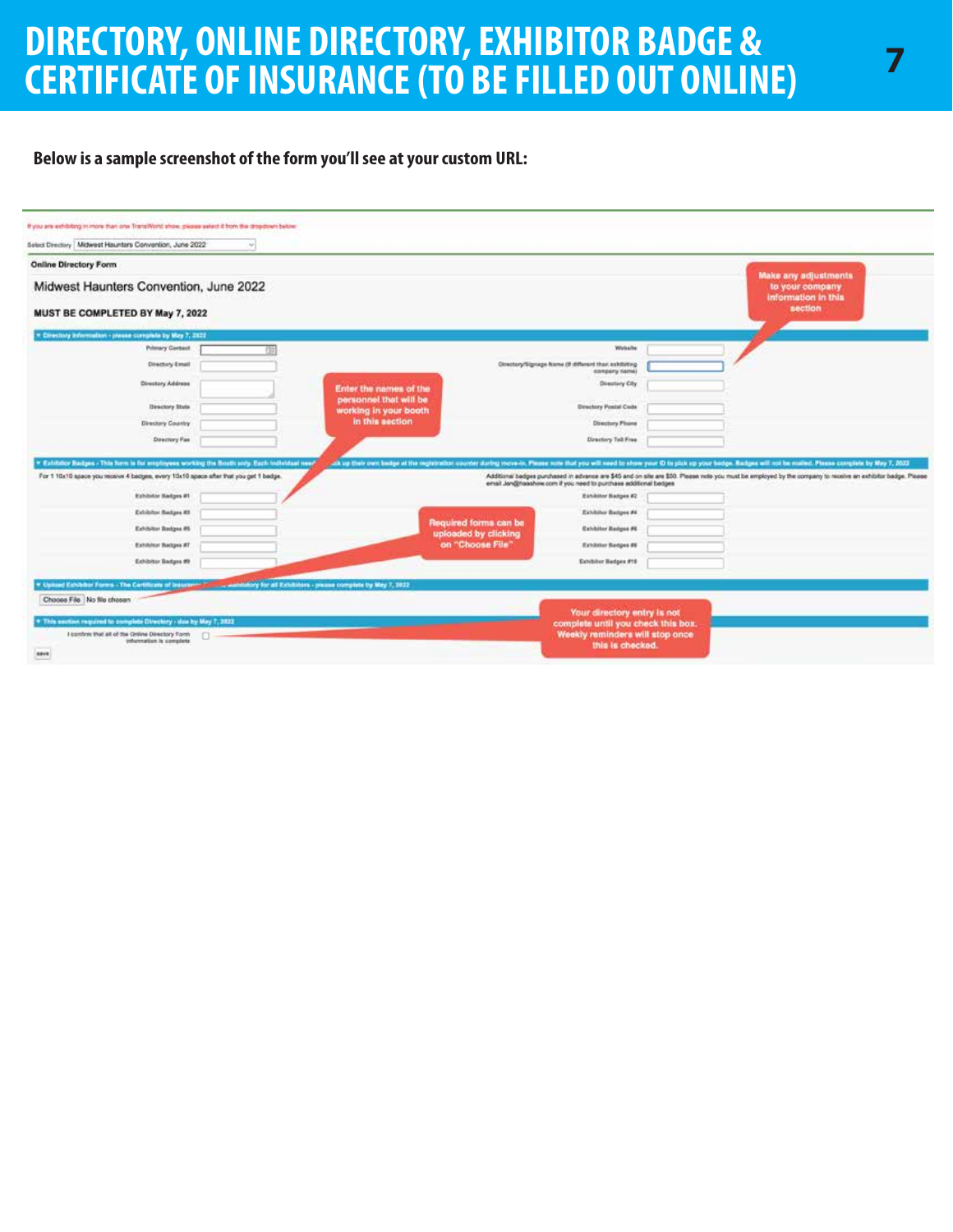Our intent is to provide each and every exhibitor a fair sight line. Please refer to the MHC Display Rules & Regulations. If you would like to request a variance for your booth, please fill out and include diagram for the varience requested. Each request will be reviewed on an individual basis.

#### **DUE: May 7, 2022**

#### **Please submit completed form to Stephanie Geitner:**

Fax: (847) 453-9472 Email: stephanie@haashow.com

Questions? Please call Jen at (847) 453-4285

|                                                                                                                                                                                                                                   | PRIMARY CONTACT: Network and the set of the set of the set of the set of the set of the set of the set of the set of the set of the set of the set of the set of the set of the set of the set of the set of the set of the se |  |                      |
|-----------------------------------------------------------------------------------------------------------------------------------------------------------------------------------------------------------------------------------|--------------------------------------------------------------------------------------------------------------------------------------------------------------------------------------------------------------------------------|--|----------------------|
|                                                                                                                                                                                                                                   |                                                                                                                                                                                                                                |  |                      |
|                                                                                                                                                                                                                                   |                                                                                                                                                                                                                                |  |                      |
| • Have you reviewed the MHC Show Display Rules & Regulations?                                                                                                                                                                     |                                                                                                                                                                                                                                |  | $\Box$ Yes $\Box$ No |
| $\mathcal{L}$ and the contract of the contract of the contract of the contract of the contract of the contract of the contract of the contract of the contract of the contract of the contract of the contract of the contract of | $\Box$ $\Box$                                                                                                                                                                                                                  |  |                      |

• Will the line-of-sight for neighboring booths be affected by your requested variance?  $\Box$  Yes  $\Box$  No

Please explain Variance Requested and include diagrams if possible. (Please submit additional page if necessary):

| OFFICE USE ONLY    |                 |    |      |
|--------------------|-----------------|----|------|
| Aprroved _         | <b>Declined</b> | By | Date |
| <b>Explanation</b> |                 |    |      |
|                    |                 |    |      |